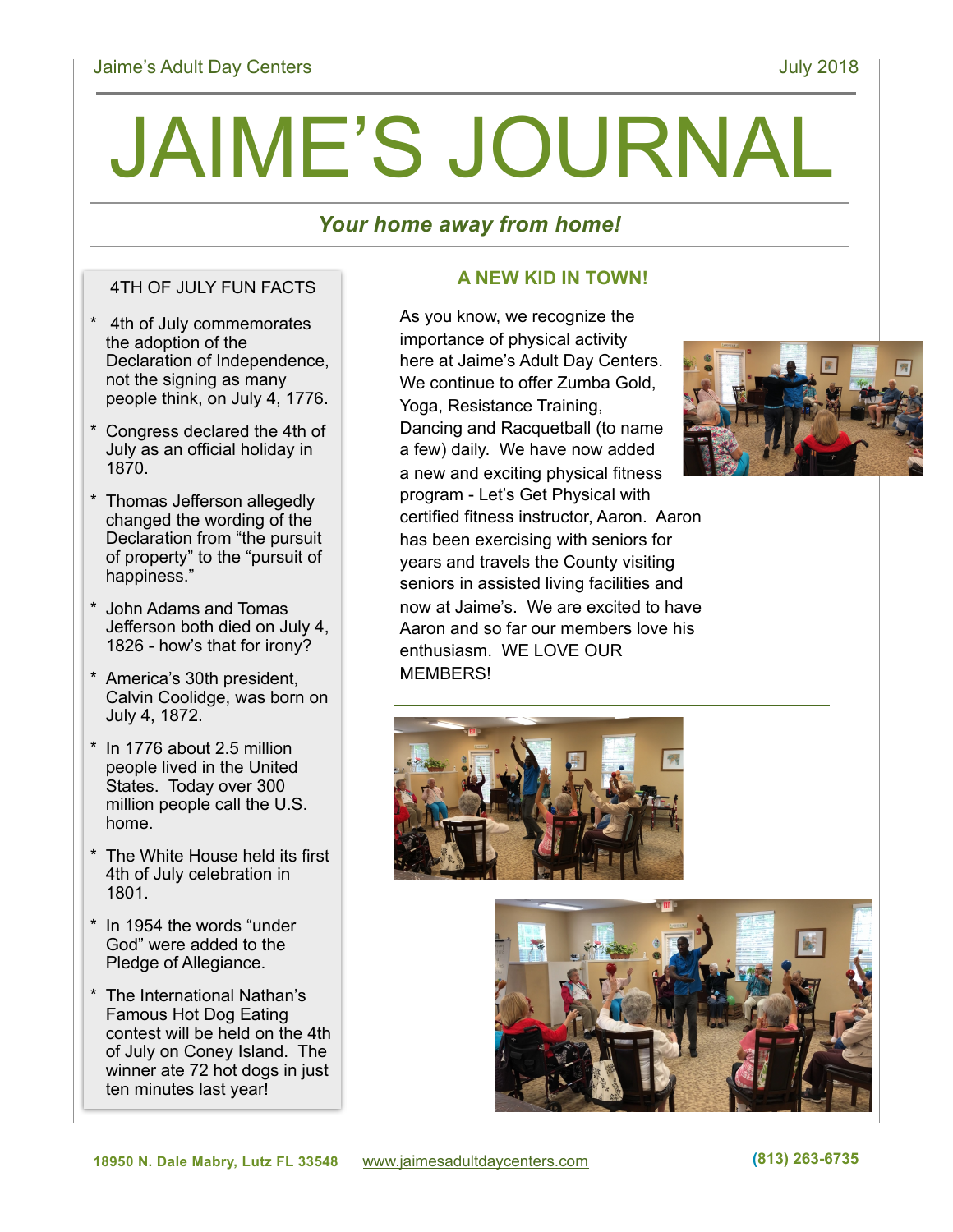#### Jaime's Adult Day Centers **July 2018**

Fire up the grill and get ready for some dynamic Independence Day fireworks. Check out one of these family friendly celebrations or just head to the beach as Jaime will be doing!

- \* Downtown Tampa Fireworks Tampa Convention Center 6:00 - 10:00 pm
- \* Tampa Red, White & Blue Festival Cotanchobee Ft Brooke Park Downtown Tampa 3:00 pm
- \* Mayor's Food Truck Fiesta Lykes Gaslight Square Park Downtown Tampa 11:00 am - 2:00 pm
- \* 4th of July Parade/Fireworks Temple Terrace Rec Center 10:00 am
- \* Steinbrenner Field Fireworks 6:30 pm - 10:00 pm
- \* 4th of July Celebration and Boat Regatta Seven Oaks Clubhouse 10:00 am
- \* July 4th Celebration in the US 5227 Autumn Ridge Drive Wesley Chapel 5:00 pm - 9:00 pm

HAVE A SAFE AND HAPPY INDEPENDENCE DAY!!

# **SLEEP WELL…THE IMPORTANCE OF GOOD REST**

We all know the importance of good, deep sleep. Still, many people do not get the recommended 7-8 hours of quality sleep every night. In fact, the National Sleep Foundation found that about half of the senior citizen population reports some type of sleep problem, such as waking to go to the bathroom and not being able to get back to sleep. Sleep problems in the elderly (and all of us) are correlated with stress, medical conditions, excess weight or fatigue. The study further indicates that many of these problems go untreated.

 Additional factors that contribute to insomnia include anxiety, depression, caffeine, alcohol, pain, grief, as well as chronic conditions such as arthritis, asthma, sleep apnea or restless legs syndrome. Here are some tips to help your loved one (and you!) sleep better:

1. Make your bedroom comfortable and inviting. Eliminate noise and excess light.

2. Go to bed at the same time every night. Create a routine that prepares for sleep.

3. Limit caffeine to 1 cup in the morning. Too much can stay with you all day.



4. Massage your loved one's (or your) feet, especially the pressure points on the inside and outside of the heels. 5. Limit alcohol near bedtime that can interfere with deep sleep.

6. Practice deep breathing.

7. Keep a list of positive thoughts and focus on them.

8. Take a 20 minute (not longer) nap during the day.

9. Turn off the TV, computer or cell phone at least  $\frac{1}{2}$ hour before you go to sleep. Read a book or listen to relaxing music.

10. Get some exercise during the day. Include walking, weights, yoga, or Tai Chi. Happy sleeping!